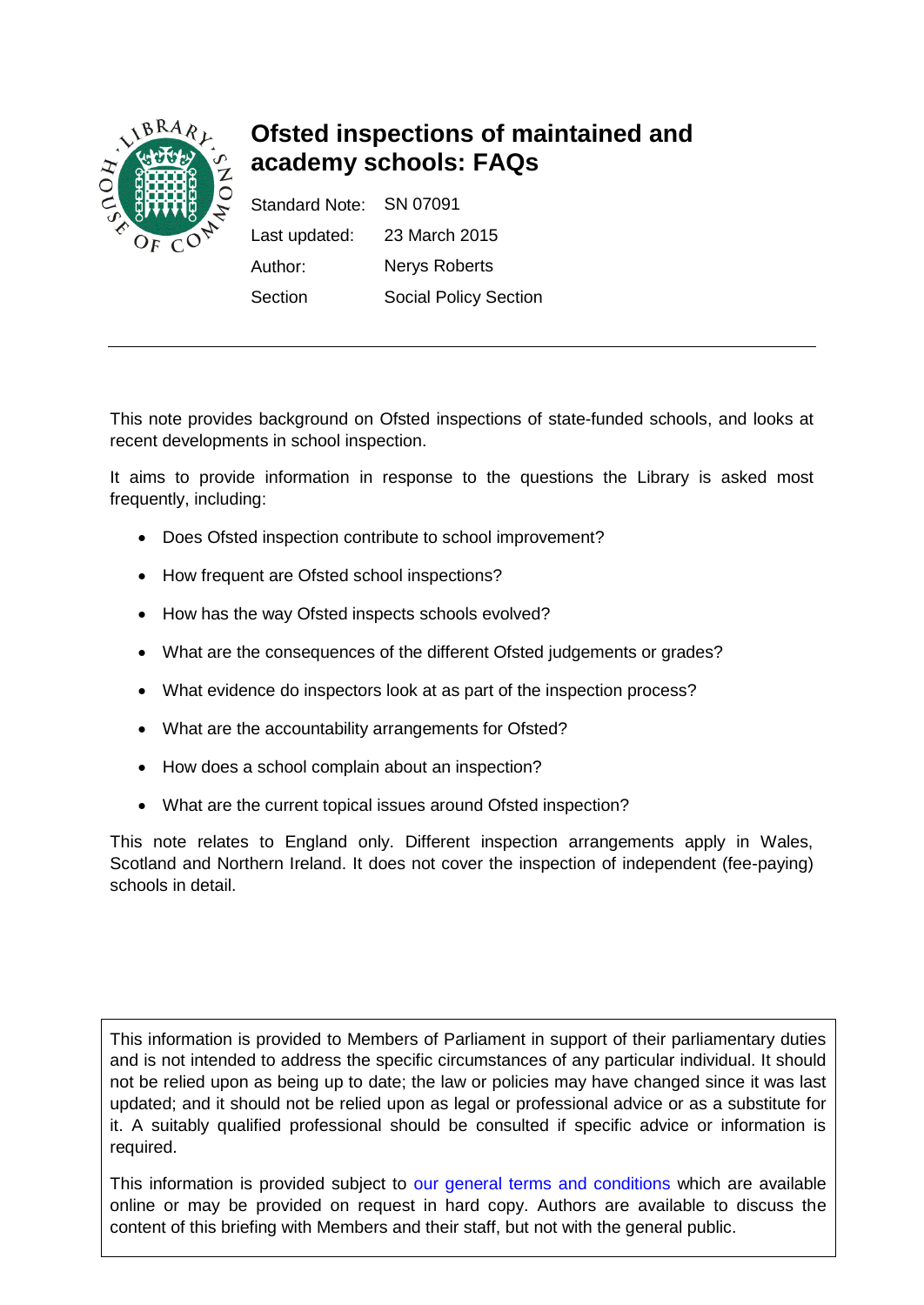# **Contents**

| 1.1 | School Inspection                                               | 3              |
|-----|-----------------------------------------------------------------|----------------|
|     | Overview                                                        | 3              |
|     | What do routine inspections of state schools focus on?          | 4              |
|     | How has the school inspection framework evolved?                | 4              |
|     | How much notice do schools get of an inspection?                | 5              |
|     | No-notice inspections?                                          | 5              |
|     | What are the main outcomes of inspections?                      | 6              |
|     | How often are state schools currently inspected?                | $\overline{7}$ |
|     | Who are the inspectors?                                         | 8              |
|     | Who inspects the inspectors?                                    | 8              |
| 1.2 | Complaints about school inspections                             | 9              |
|     | Internal complaints                                             | 9              |
|     | Further complaint stages                                        | 10             |
| 1.3 | Does inspection drive school improvement?                       | 11             |
| 1.4 | <b>Current issues</b>                                           | 13             |
|     | October 2014 proposals to reform inspection framework           | 13             |
|     | Norfolk schools: allegations of advanced warning of inspections | 14             |
|     | Ofsted after 'Trojan Horse'                                     | 15             |
|     | Further reform?                                                 | 17             |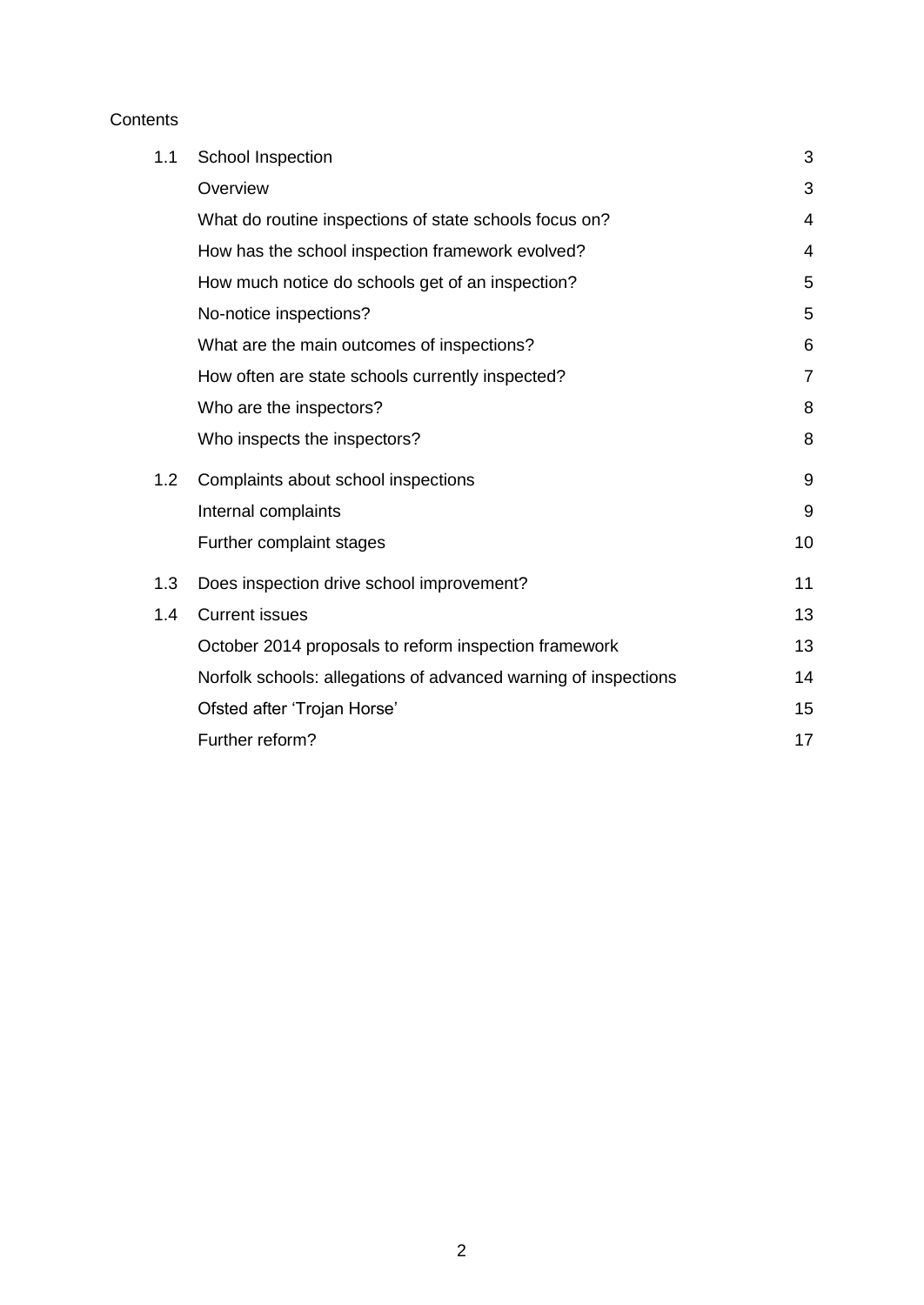# <span id="page-2-0"></span>**1.1 School Inspection**

# <span id="page-2-1"></span>*Overview*

Ofsted is a non-ministerial department that reports directly to Parliament. It inspects maintained and academy schools (including free schools), some independent schools, and a wide range of other providers in England. Separate inspection arrangements apply in Scotland, Wales and Northern Ireland.

The position of Her Majesty's Chief Inspector is currently held by Sir Michael Wilshaw. The Chair of Ofsted's board is David Hoare.

This note mainly concerns inspections of state-funded schools. Independent schools are inspected by either [Ofsted,](https://www.gov.uk/government/organisations/ofsted) the [Independent Schools Inspectorate](http://www.isi.net/home/) (ISI), the [Bridge Schools](http://www.bridgeschoolsinspectorate.co.uk/home)  [Inspectorate \(BSI\)](http://www.bridgeschoolsinspectorate.co.uk/home) or the [School Inspection Service \(SIS\)](http://www.schoolinspectionservice.co.uk/new/home.html) in line with the relevant school inspection framework.

The table below shows which inspectorate is responsible for inspecting which type of school.

| Type of school                                                                                                                                    | Inspectorate responsible           |  |
|---------------------------------------------------------------------------------------------------------------------------------------------------|------------------------------------|--|
| Maintained<br>mainstream<br>schools,<br>academies, pupil referral units/ alternative<br>provision academies                                       | Ofsted                             |  |
| Maintained and non-maintained special<br>schools and special academies                                                                            | Ofsted                             |  |
| Independent schools that are affiliated to<br>the Independent Schools Council (ISC)                                                               | Independent Schools Inspectorate   |  |
| Independent schools that are members of<br>the Focus Learning Trust; some Cognita<br>and Steiner Schools                                          | <b>School Inspection Service</b>   |  |
| Independent schools that are members of<br>the Christian Schools' Trust or<br>the.<br><b>Association of Muslim Schools</b>                        | <b>Bridge Schools Inspectorate</b> |  |
| Independent schools – not affiliated to the<br>ISC ('non-association schools') or one of<br>the bodies above.                                     | Ofsted                             |  |
| Boarding and residential provision in some<br>schools, all<br>independent<br>maintained<br>schools, and residential special schools. <sup>1</sup> | Ofsted                             |  |

<sup>1</sup> The ISI inspects independent boarding provision at schools not affiliated to the Independent Schools Council.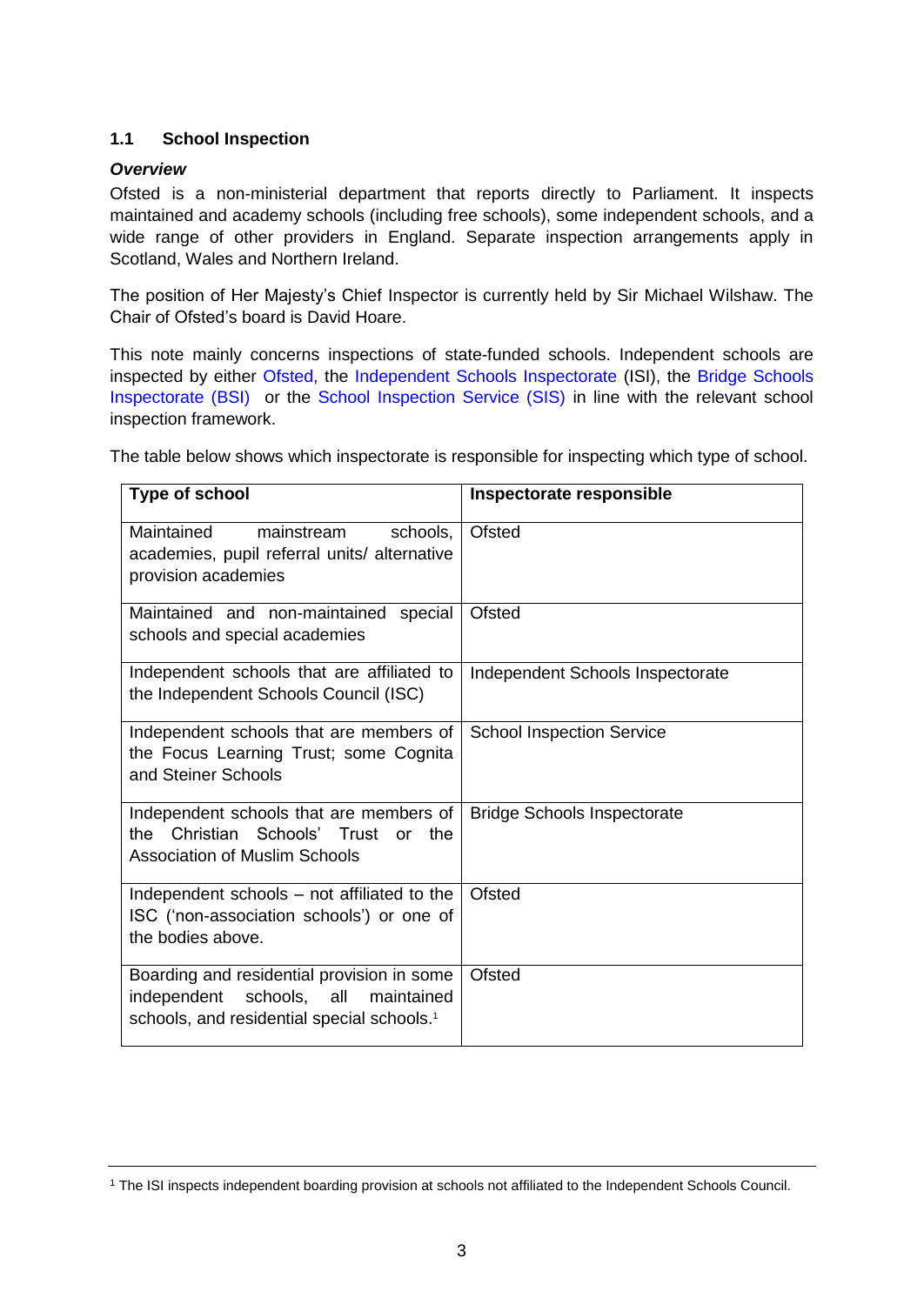# <span id="page-3-0"></span>*What do routine inspections of state schools focus on?*

Maintained schools and academies undergoing routine 'Section 5' inspections<sup>2</sup> are inspected in line with Ofsted's current [Framework for School Inspection](https://www.gov.uk/government/publications/the-framework-for-school-inspection) (last revised January 2015).<sup>3</sup> Inspectors are required to report on:

- the achievement of pupils at the school
- the quality of teaching in the school
- the behaviour and safety of pupils at the school
- the quality of leadership in and management of the school

In doing so, they must also take account of:

- the spiritual, moral, cultural and social development of pupils
- how well the school meets the needs of the whole range of pupils, and in particular those with Special Educational Needs or Disabilities (SEND).

Further detail about evaluation criteria and the evidence Ofsted consider prior to and during an inspection can be found in Ofsted's [School Inspection Handbook](https://www.gov.uk/government/publications/school-inspection-handbook) (January 2015).

## <span id="page-3-1"></span>*How has the school inspection framework evolved?*

There have been significant changes to the school inspection framework for maintained and academy schools in recent years. On 1 January 2012 Ofsted introduced a new inspection framework for these schools*.* In September 2012, it made further significant changes to the framework, including replacing the previous 'satisfactory' judgement category with a new category, 'requires improvement'. Ofsted said that this reflected the fact that the accepted standard for schools was now 'good'.

The Chief Inspector, Sir Michael Wilshaw, explained the rationale behind this move in Ofsted's [Annual Report for 2011-12:](https://www.gov.uk/government/publications/the-annual-report-of-her-majestys-chief-inspector-of-education-childrens-services-and-skills-201112)

Several of my predecessors have voiced the view that, when it comes to education and care, 'satisfactory is not good enough'. It follows that satisfactory is a condition that 'requires improvement within a defined period of time', and this change of descriptor was introduced in September 2012. No provider will now be allowed to trundle along year after year performing at a level that is less than good. We have raised the bar higher, but Ofsted will not walk away. We will continue to monitor, inspect, challenge and support these institutions until they improve.<sup>4</sup>

In October 2014, Ofsted launched a [consultation](https://www.gov.uk/government/consultations/better-inspection-for-all) on further longer-term revisions to the school inspection framework. Proposals include:

• Introducing a common inspection framework for maintained schools, academies, some independent schools, and FE and skills training providers. The same judgements would apply to all these providers.

<sup>2</sup> Inspections carried out under Section 5 of the *Education Act 2005*, as amended.

<sup>3</sup> The arrangements for 16-19 academies and free schools are conducted in line with Ofsted's Common Inspection Framework.

<sup>4</sup> Ofsted, *[The Annual Report of Her Majesty's Chief Inspector of Education, Children's Services and Skills](https://www.gov.uk/government/uploads/system/uploads/attachment_data/file/379244/The_20Annual_20Report_20of_20Her_20Majesty_27s_20Chief_20Inspector_20of_20Education_2C_20Children_27s_20Services_20and_20Skills_202011-12.pdf) 2011- [12.](https://www.gov.uk/government/uploads/system/uploads/attachment_data/file/379244/The_20Annual_20Report_20of_20Her_20Majesty_27s_20Chief_20Inspector_20of_20Education_2C_20Children_27s_20Services_20and_20Skills_202011-12.pdf)* November 2012. Pp. 22. All web links last accessed 5 February 2015 unless otherwise stated.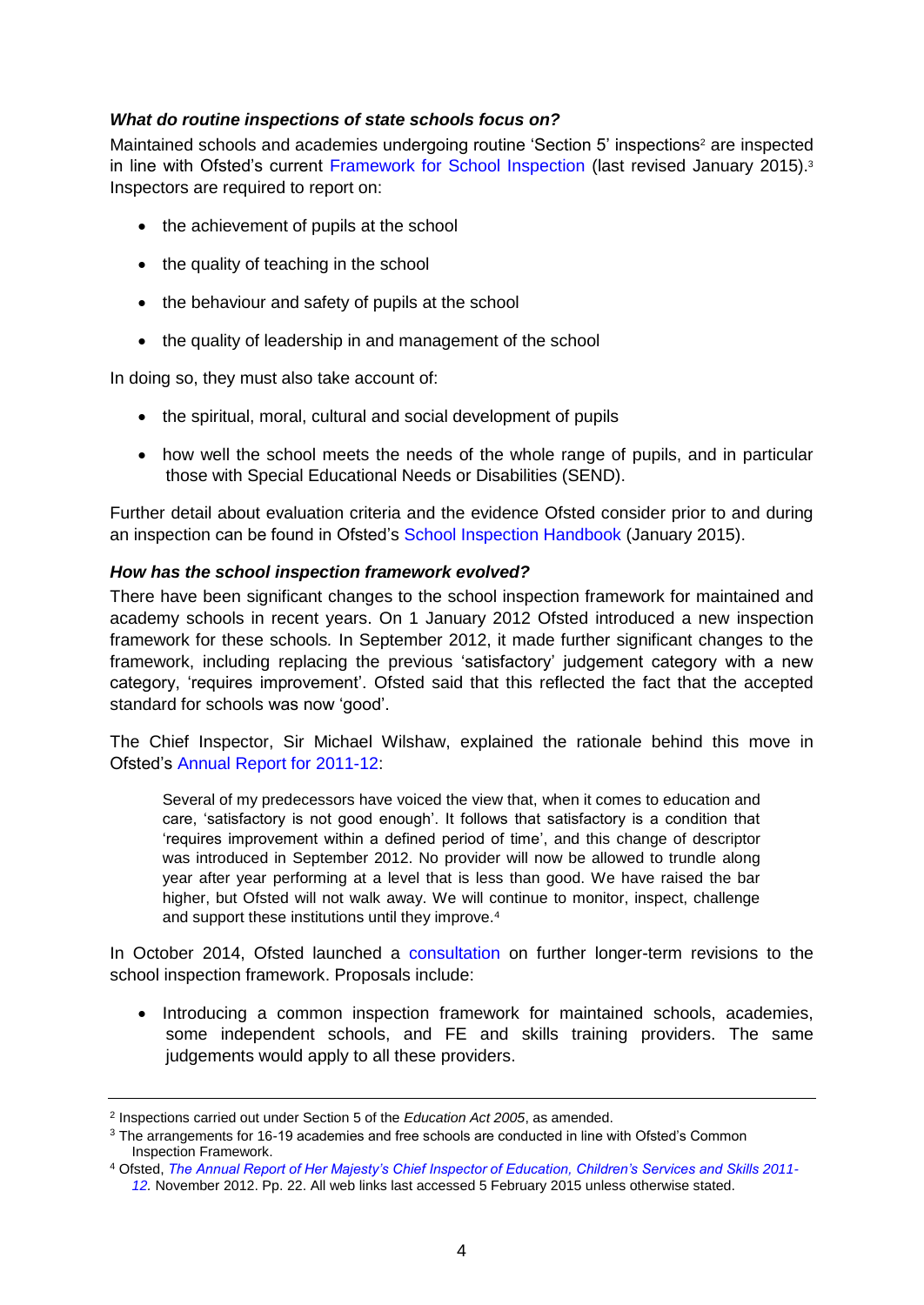- Shorter inspections for providers judged 'good', at approximately three-year intervals. These inspections would not provide a full set of judgements, but would instead report on whether a provider had maintained its effectiveness.
- Inspecting non-association independent schools (which Ofsted already inspects) within three years.
- A greater emphasis on safeguarding, breadth and suitability of the curriculum, and on assessing how well the school prepares pupils for life and work in Britain.

There is more information on this consultation – and its outcome – in section 1.4 of this note.

# <span id="page-4-0"></span>*How much notice do schools get of an inspection?*

The notice period that schools have of a routine inspection has shortened dramatically since Ofsted's inception. Currently, schools are usually notified around midday on the working day prior to the start of a routine school inspection. Schools which have previously been rated inadequate for behaviour may be subject to no-notice inspections, as may schools about which there are significant concerns.

In exceptional circumstances, schools may be able to request that their inspection is deferred. More information on Ofsted's deferral policy can be found in [Deferral of](https://www.gov.uk/government/publications/deferral-of-inspections-information-for-schools)  [inspections: information for schools](https://www.gov.uk/government/publications/deferral-of-inspections-information-for-schools) (December 2012)*. 5*

## <span id="page-4-1"></span>*No-notice inspections?*

In January 2012, the newly-appointed Ofsted Chief Inspector Sir Michael Wilshaw announced that all schools would face no-notice inspections from autumn 2012, as opposed to the two days' notice schools then received. <sup>6</sup> The Chief Inspector argued that it was important that inspectors should see schools "as they really are". <sup>7</sup> The proposals were included in a subsequent wider consultation on reforms to the inspection framework launched in February 2012.

The teaching unions were highly critical of the 'no-notice' inspection proposals. The National Association of Head Teachers (NAHT) reportedly described the plans as an "empty gesture", saying that if a school "could conceal evidence of widespread failure in just two days then the whole concept of inspection is flawed and Ofsted's protestations that it examines progress and behaviour over the long-term ring hollow."<sup>8</sup> The Association of School and College Leaders (ASCL) were quoted as saying that while they welcomed moves to improve the effectiveness of inspection, they were not confident that no-notice inspection would achieve this.<sup>9</sup> The National Union of Teachers (NUT) argued that such inspections would "keep schools looking over their shoulders in anxiety at the prospect of Ofsted's arrival".<sup>10</sup>

<sup>5</sup> Ofsted, *[Deferral of inspections: information for schools.](https://www.gov.uk/government/publications/deferral-of-inspections-information-for-schools)* October 2012.

<sup>6</sup> Ofsted press notice, ['Ofsted announces plans for no-notice inspection of schools',](http://webarchive.nationalarchives.gov.uk/20141124154759/http:/www.ofsted.gov.uk/news/ofsted-announces-plans-for-no-notice-inspection-for-schools) 10 January 2012 7 *Ibid.* 

<sup>8</sup> See: ['Schools in England will face no-notice inspections',](http://www.bbc.co.uk/news/education-16485298) BBC News [online], 10 January 2012

<sup>9</sup> *Ibid.*

<sup>10</sup> NUT press release, ['Changes to Ofsted inspections',](http://www.teachers.org.uk/node/14988) 9 February 2012.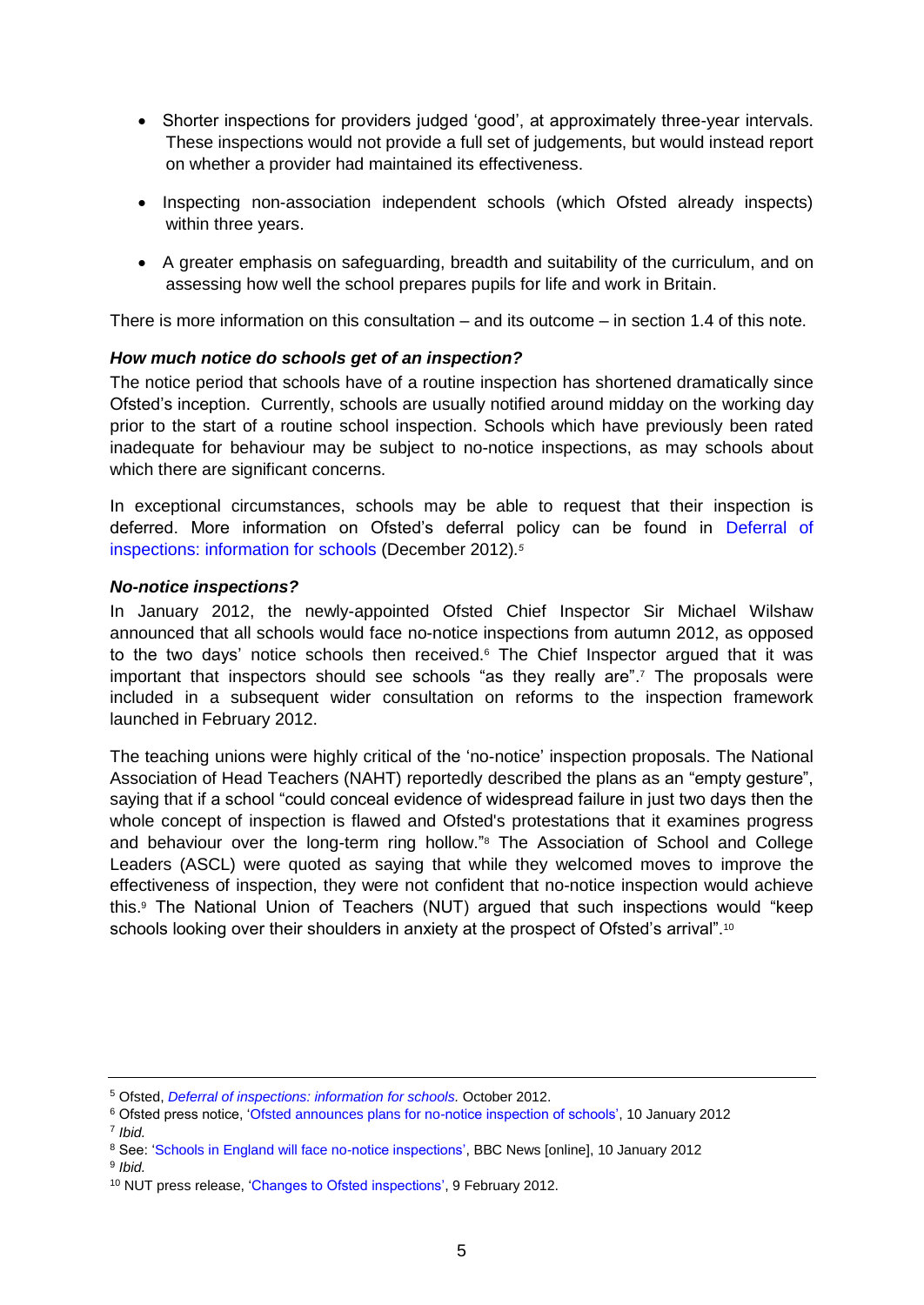In May 2012, Ofsted published its report on the outcome of the consultation.<sup>11</sup> This said that, rather than no-notice inspections, schools would receive a half-day's notice that an inspection would be taking place.

In summer 2014, and in the wake of the 'Trojan Horse' affair in Birmingham, the Prime Minister's Office, 10 Downing Street and the DfE jointly issued a press release stating that they would ask Ofsted to report on the feasibility of carrying out snap 'no-notice' inspections.<sup>12</sup> This, the notice said, was because evidence from the Education Funding Agency (EFA) indicated that notice periods in some 'Trojan Horse' schools in Birmingham were used to "hastily arrange shows of cultural inclusivity".<sup>13</sup>

However, on 9 October 2014, at the launch of the consultation on the future of inspection (discussed above), Sir Michael Wilshaw said that Ofsted would *not* be consulting on routine no-notice inspections at the present time and that it was no longer proposing to change the existing notice period arrangements.

# <span id="page-5-0"></span>*What are the main outcomes of inspections?*

There are four main categories of overall judgement on a school's effectiveness:

- 'Outstanding' (Grade 1)
- 'Good' (Grade 2)
- 'Requires Improvement' (Grade 3)
- 'Inadequate' (Grade 4)

Inadequate schools are sub-divided into two further categories. Schools with 'serious weaknesses' (and in need of significant improvement) are deemed so because:

[O]ne or more of the key judgements is inadequate (grade 4) and/or there are important weaknesses in the provision for pupils' spiritual, moral, social and cultural development. However, normally, leaders, managers and governors have been assessed as having the capacity to secure improvement.<sup>14</sup>

In line with Section 44 of the *Education Act 2005*, as amended, a school is deemed to require 'special measures' if:

- It is failing to give its pupils an acceptable standard of education and
- The persons responsible for leading, managing or governing are not demonstrating the capacity to secure the necessary improvement in the school.<sup>15</sup>

Where a school is deemed inadequate, it is considered to be a 'school causing concern' and 'eligible for intervention'.<sup>16</sup>

<sup>11</sup> Ofsted, *[Responses to Ofsted's consultation, 'A good education for all' on maintained schools and academies,](http://webarchive.nationalarchives.gov.uk/20141124154759/http:/www.ofsted.gov.uk/resources/120067)  [including free schools'](http://webarchive.nationalarchives.gov.uk/20141124154759/http:/www.ofsted.gov.uk/resources/120067)*, 30 May 2012.

<sup>&</sup>lt;sup>12</sup> Prime Minister's Office and others, press notice, 'PM actions in response to allegations of extremism in [schools',](https://www.gov.uk/government/news/pm-actions-in-response-to-allegations-of-extremism-in-schools) 9 June 2014.

<sup>13</sup> *Ibid.* 

<sup>14</sup> Ofsted, *[School Inspection Handbook,](https://www.gov.uk/government/uploads/system/uploads/attachment_data/file/391531/School_inspection_handbook.pdf)* January 2015. Pp. 29

<sup>15</sup> *Ibid.,* Pp. 29

<sup>&</sup>lt;sup>16</sup> Schools can also be deemed to be causing concern or 'eligible for intervention' by other means  $-$  e.g., because they have been issued with warning notices by the LA, and have failed to address the issues satisfactorily.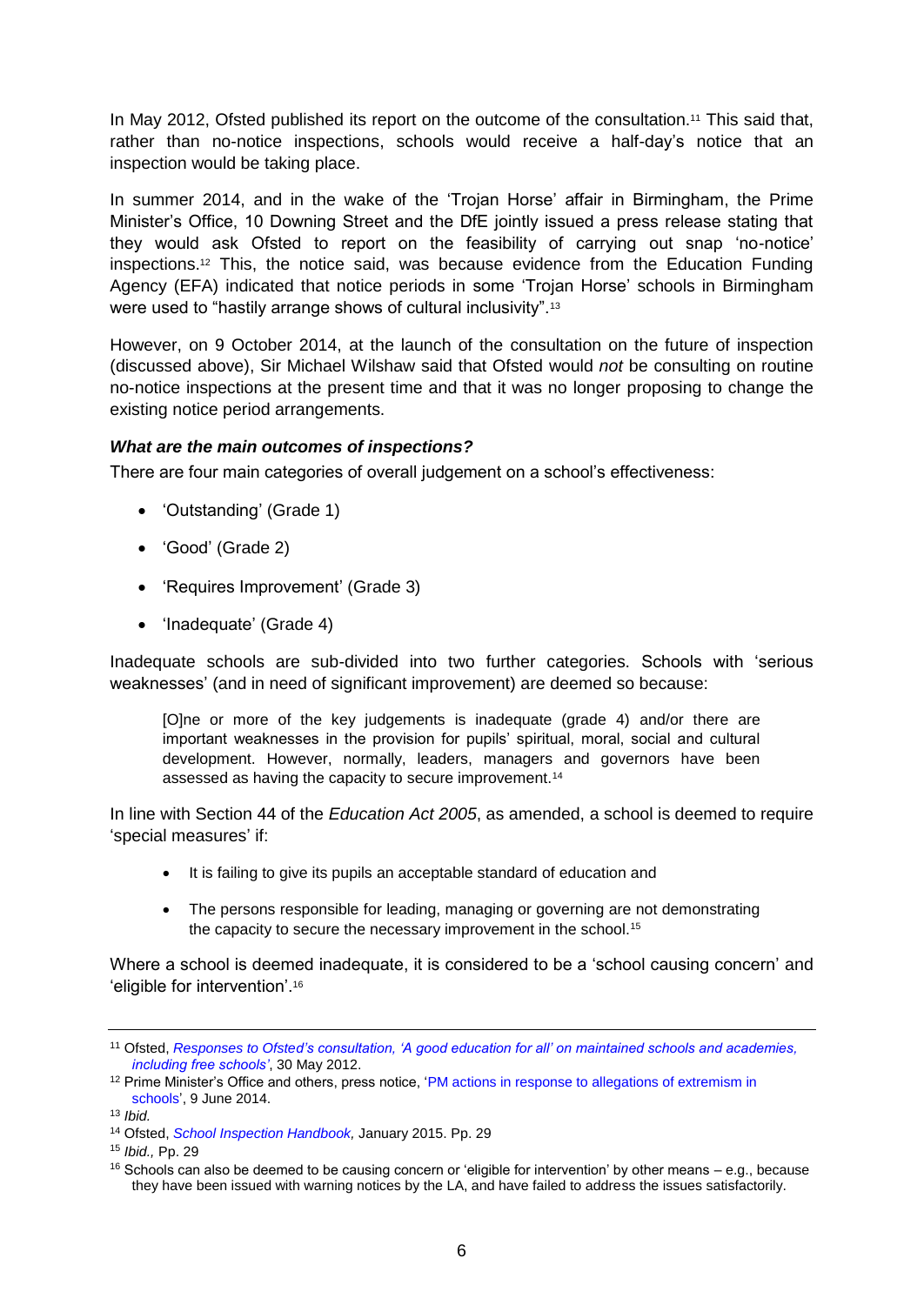Statutory guidance for local authorities, [Schools causing concern](https://www.gov.uk/government/uploads/system/uploads/attachment_data/file/306946/SCC_guidance_May2014_FINAL.pdf) (January 2015) outlines the options open to the LA and the Secretary of State where a school is eligible for intervention owing to an 'inadequate' Ofsted judgement or for another reason. These include:

- Suspension of a school's delegated budget
- Appointment of an interim executive board (IEB) i.e., appointing a new temporary governing body or appointment of additional governors.
- Compelling the school to 'enter into arrangements' to bring about improvements e.g., joining a federation of other schools.
- Requiring the school to 'enter into academy arrangements' via the making of an academy order.

The guidance makes clear that, in the case of schools deemed inadequate, the normal route to securing improvement will be via conversion to sponsored academy status. LAs have no general power to intervene in academy or free schools which are deemed inadequate. However, the EFA, Regional Schools Commissioner<sup>17</sup> or the Secretary of State for Education may intervene in these schools.

## <span id="page-6-0"></span>*How often are state schools currently inspected?*

The interval between school inspections depends in large part on a school's previous inspection judgement. The table below summarises Ofsted's current policy on the frequency of school inspections – although inspections may be brought forward if Ofsted's own risk assessment activities indicate cause for concern:

| Previous Section 5 inspection<br>result                                               | <b>Frequency of future inspections</b>                                                                                                                     |
|---------------------------------------------------------------------------------------|------------------------------------------------------------------------------------------------------------------------------------------------------------|
| New state schools not previously<br>inspected<br>and<br>converter<br>not<br>academies | First Section 5 inspection usually within two years<br>of opening, but not until after four terms have<br>elapsed post-opening                             |
| 'Outstanding' (Grade 1)                                                               | School exempt from further routine inspection<br>providing<br>there<br>about<br>are<br>no<br>concerns<br>performance                                       |
| 'Good' (Grade 2)                                                                      | Full re-inspection within three to five years                                                                                                              |
| 'Requires Improvement' (Grade 3)                                                      | Full re-inspection usually within two years; school<br>subject to monitoring visits                                                                        |
| 'Inadequate'<br>(serious weaknesses)<br>(Grade 4)                                     | Interim monitoring 'Section 8 inspections'; Full re-<br>inspection usually within eighteen months.                                                         |
| 'Inadequate'<br>(special<br>measures)<br>(Grade 4)                                    | Regular 'Section 8' monitoring inspections (up to<br>5 in the 18 months following the initial inspection);<br>full re-inspection usually within two years. |

<sup>&</sup>lt;sup>17</sup> Regional Schools Commissioners are DfE appointees. There are eight RSC regions and the eight commissioners have been operational since September 2014.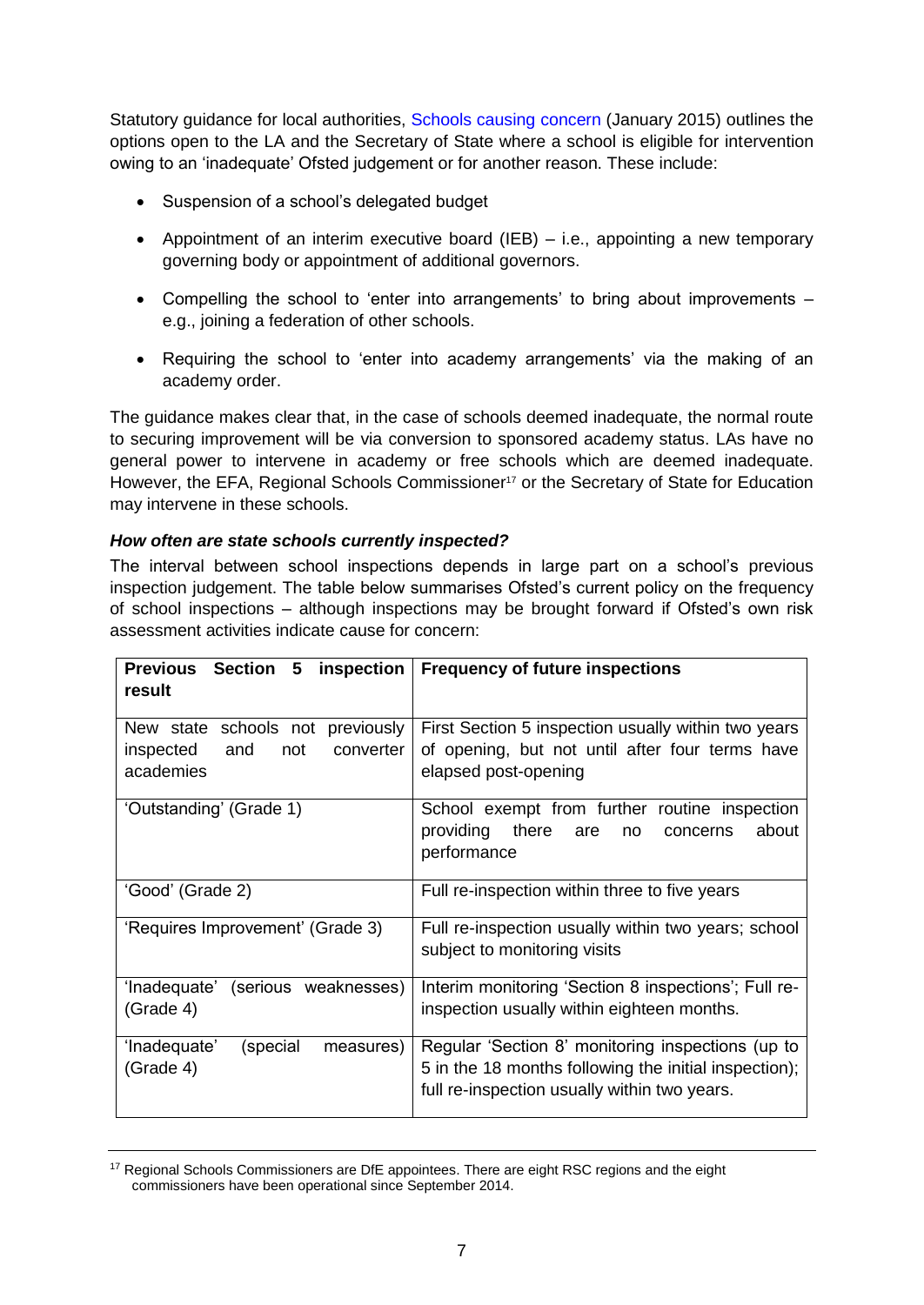#### <span id="page-7-0"></span>*Who are the inspectors?*

Currently, Ofsted inspectors are either directly-employed Her Majesty's Inspectors (HMIs) or Additional Inspectors (AIs). Additional Inspectors are currently contracted via three Inspection Service Providers (ISPs): Serco; Tribal; and CfBT.

On 29 May 2014, Ofsted announced it would no longer contract via ISPs for school or further education inspections, once the current arrangements came to an end in August 2015. Instead, it would bring all management of inspectors 'in-house' by directly contracting with AIs. Announcing the changes, Sir Michael Wilshaw said that inspection, as far as he was concerned "[I]s just too important for Ofsted to simply have oversight of third-party arrangements".<sup>18</sup>

Ofsted inspectors, whether contracted or directly employed, are required to hold Qualified Teacher Status (QTS). Schools' Minister David Laws MP recently indicated that 56 per cent of Ofsted inspection teams now included a serving practitioners – e.g., serving head teachers or members of school senior management teams.<sup>19</sup>

#### <span id="page-7-1"></span>*Who inspects the inspectors?*

Quality assurance arrangements for inspections of maintained and academy schools are set out in paragraphs 117 and 118 of Ofsted's [School Inspection Handbook.](https://www.gov.uk/government/publications/school-inspection-handbook) All inspection reports are subject to internal quality assurance procedures, and in some cases inspections may be externally reviewed by HMIs or senior ISP managers.

The issue of Ofsted's accountability was discussed in a parliamentary debate on 10 December 2014. Responding to concerns raised by Members about alleged inconsistencies between inspection teams, Schools' Minister David Laws MP outlined the oversight arrangements for Ofsted:

The inspection and regulatory functions of Ofsted are vested in Her Majesty's chief inspector, who is primarily accountable directly to Parliament. He appears before the Education Committee at least twice a year, giving evidence on the work of Ofsted and on his annual report. He is also subject to other parliamentary scrutiny. As recently as last month he appeared before the Public Accounts Committee, so there are many parliamentary opportunities for the work of Ofsted to be examined. The Education Committee can also conduct inquiries specifically into Ofsted and its work. In April 2011, the Committee conducted an inquiry into the role and performance of Ofsted. The report from that inquiry concluded:

"Ofsted's independent status is broadly valued by inspectors, by professionals, and by the public, and we strongly support the retention of that status."

As the Department for Education is the lead policy and ministerial Department covering Ofsted's work, the Secretary of State for Education meets the chief inspector regularly, as do I, to discuss the work of Ofsted.

Every year Ofsted conducts approximately 6,500 school inspections and 30,000 inspections of all settings. It has a massive job of work to do. As part of its procedures, Ofsted sends out a feedback questionnaire after every inspection. The latest figures for the second quarter of 2014-15 show that 93% of respondents said that they were satisfied with the way an inspection was carried out. That is against an overall

<sup>18</sup> Ofsted press release, '*[Ofsted announces plans to bring management of all school and further education](https://www.gov.uk/government/news/plans-to-manage-school-and-further-education-inspections-in-house)  [inspections in-house'](https://www.gov.uk/government/news/plans-to-manage-school-and-further-education-inspections-in-house)*, 29 May 2014.

<sup>19</sup> [HC Deb 10 Dec 2014, c339 WH.](http://www.publications.parliament.uk/pa/cm201415/cmhansrd/cm141210/halltext/141210h0002.htm#14121049000054)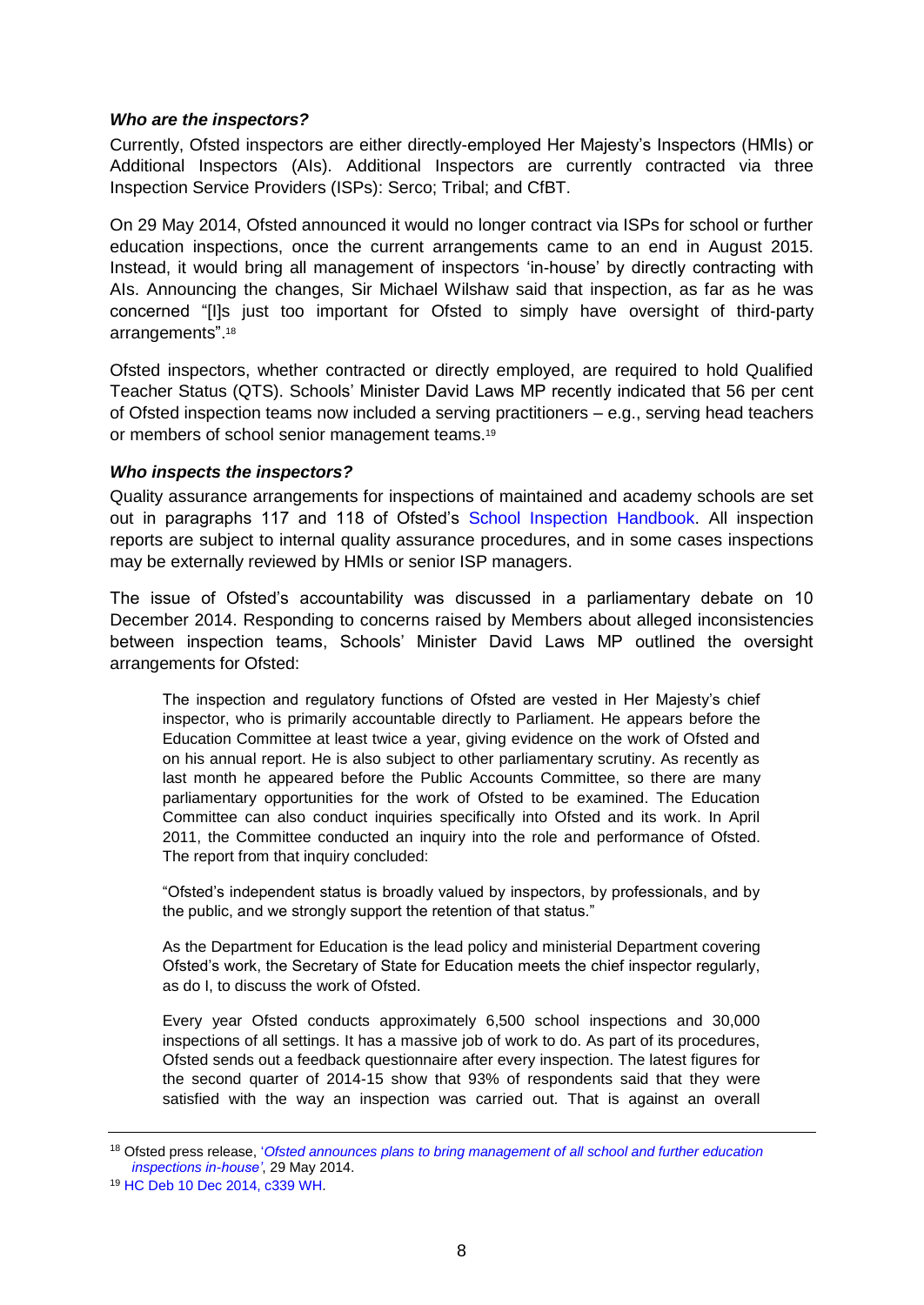response rate of 71%, which indicates that in the majority of settings, there is contentment on the effectiveness and fairness of the Ofsted process. As good as those figures are, there is no room for complacency.

I assure my hon. Friend the Member for Christchurch that Sir Michael takes particular interest in the quality of inspectors' work. He recognises—I believe he has said this publicly—that more needs to be done to ensure that all inspections are delivered to a consistently high standard the first time around. That is why he appointed Sir Robin Bosher, one of Ofsted's directors, to take direct responsibility for inspection quality and the training of inspectors. As a result, Ofsted has put in place more stringent quality checks and monitoring of inspections and reports. It has also invested more in the training of inspectors, in place of having detailed written guidance documents. I know that Sir Michael is working hard to ensure quality and consistency, and I am confident that he will tackle any underperformance in the inspection work force. He is prepared to take tough action where necessary to remove inspectors, or to require additional training where inspectors fail to meet his high expectations.<sup>20</sup>

In December 2014, Ofsted's National Director, Schools, Sean Harford, responded to a [critical](http://headguruteacher.com/2014/12/30/ofsted-outstanding-just-gimme-some-truth/)  [blog post](http://headguruteacher.com/2014/12/30/ofsted-outstanding-just-gimme-some-truth/)<sup>21</sup> by the head of a north London school, Tom Sherrington, concerning the reliability of Ofsted inspection judgments and other issues. In his [response](http://ow.ly/d/2Qpy)<sup>22</sup> (which was posted on Mr. Sherrington's blog) Sean Harford appeared to accept the criticism that Ofsted had "not done enough in the past to test the reliability of inspection". <sup>23</sup> He said that the inspectorate had consequently built reliability testing into the pilots for the new shorter inspections proposed in its October 2014 consultation. Mr. Harford is also quoted as acknowledging that some "weak inspectors" were guilty of "using [...] published data as a safety net for not making fullyrounded, professional judgements [...]".<sup>24</sup>

An [article](http://schoolsweek.co.uk/coming-soon-ofsted-double-inspections/) in *Schools Week* (15 January 2015) suggested the piloting of the new short inspection methodology would take place in the spring of 2015 and would involve schools being visited by two inspectors on the same day, who would then compare their independent judgements. 25

# <span id="page-8-0"></span>**1.2 Complaints about school inspections**

## <span id="page-8-1"></span>*Internal complaints*

Providers who are unhappy about something that happens during the course of an inspection are encouraged to discuss the issue with the inspection team. There should also be an opportunity for the school to 'fact check' a draft of the report for accuracy. Providers that are still unhappy with the outcome of an Ofsted inspection can follow the remaining stages of Ofsted's published internal complaints procedure, as laid out in the document [Complaints](https://www.gov.uk/government/publications/complaints-about-ofsted)  [about Ofsted](https://www.gov.uk/government/publications/complaints-about-ofsted) (April 2013). This says:

Where our work has not met the high standards we set, we will accept and acknowledge this and take steps to remedy the situation as quickly as possible. This includes acting swiftly to correct any factual errors in our inspection reports. However, we will not change our inspection judgements simply because they are disappointing to

<sup>20</sup> [HC Deb 10 Dec 2014, c 339WH](http://www.publications.parliament.uk/pa/cm201415/cmhansrd/cm141210/halltext/141210h0002.htm#14121049000054)

<sup>21</sup> *Headguruteacher* blog post, *[Ofsted outstanding? Just gimme some truth,](http://headguruteacher.com/2014/12/30/ofsted-outstanding-just-gimme-some-truth/)* 30 December 2014.

<sup>&</sup>lt;sup>22</sup> [Response by Sean Harford HMI to Tom Sherrington's blog: OfSTED Outstanding? Just gimme some truth,](http://headguruteacher.com/2014/12/30/ofsted-outstanding-just-gimme-some-truth/) 30 Dec 2014

<sup>23</sup> *Ibid.,* Pp. 3

<sup>24</sup> *Ibid*

<sup>25</sup> ['Ofsted reliability will be tested by 'double inspections''](http://schoolsweek.co.uk/coming-soon-ofsted-double-inspections/) *in* Schools Week, 15 January 2015.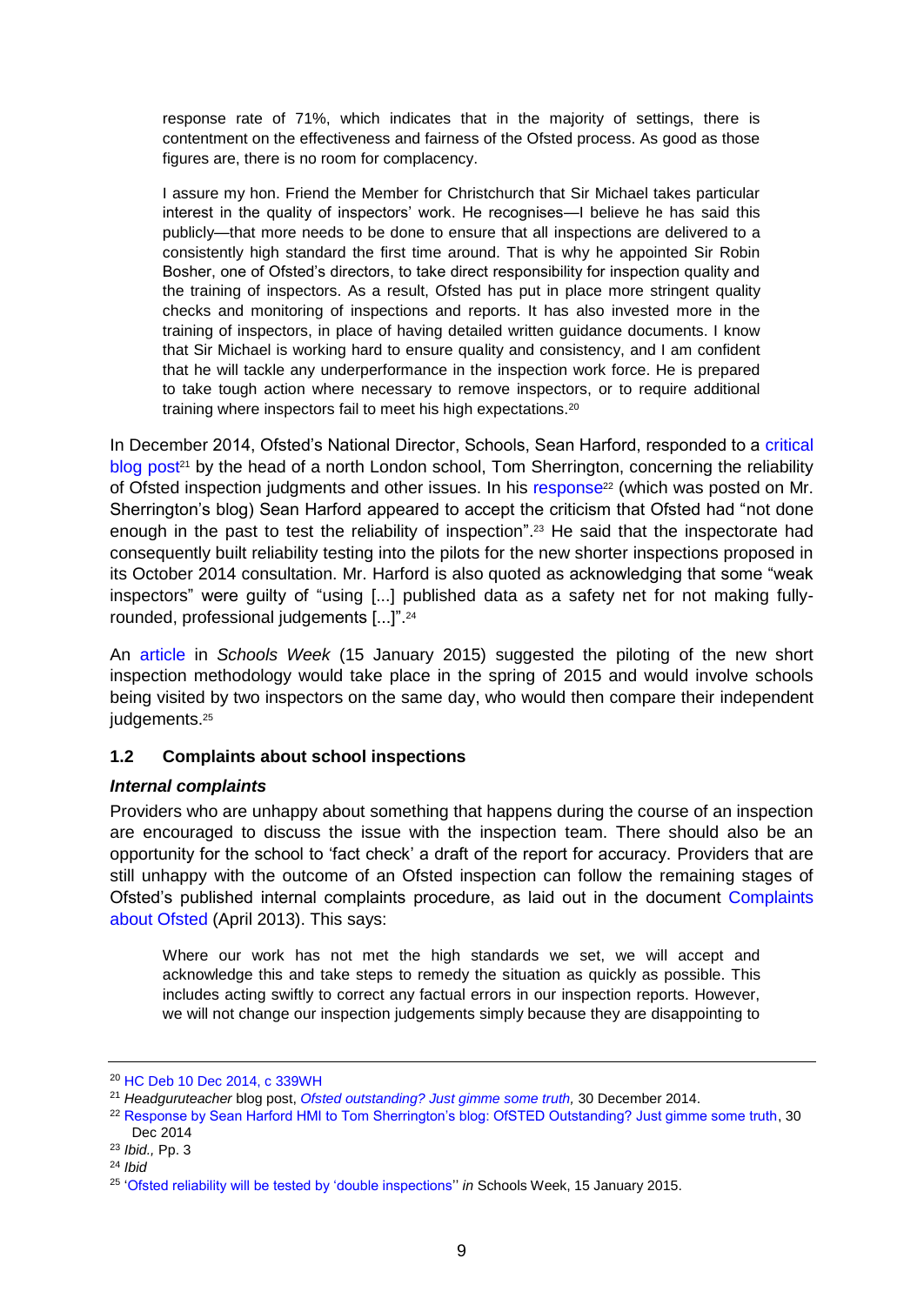the provider or users of a service, or because improvements in provision have happened since the inspection or are promised in the future. (Pp. 4)

There are time-limits on submitting complaints. Those wishing to make a formal written complaint about an inspection are required to do so no later than ten working days after the publication of the inspection report. Complainants who remain unhappy with the outcome of their 'stage two' complaint can ask for an internal review of the complaint within 15 days.

Ofsted has also published a [protocol](http://www.ofsted.gov.uk/sites/default/files/documents/inspection--forms-and-guides/f/Flawed%20inspections%20protocol.pdf) (January 2015) on the arrangements for gathering further information where an inspection is 'incomplete'<sup>26</sup> – although the inspectorate says that such occurrences are very rare:

1. Ofsted has established processes for checking quality, finalising reports and dealing with concerns raised by providers within all remits of its work. In many cases these are carried out in partnership with inspection service providers (ISPs) who work alongside Ofsted in carrying out inspections and who are responsible for the employment of additional inspectors.

2. Exceptionally Ofsted or an ISP will think it necessary to delay publication of a report to ensure full consideration of concerns raised by a provider (or identified by Ofsted or an ISP). Very rarely, usually following consideration of the provider's concerns, or following its own internal pre-publication quality assurance/moderation processes, Ofsted may identify elements in the inspection evidence base which are not sufficiently secure and this may cause Ofsted to conclude that the inspection is incomplete. In such cases, Ofsted will need to take further action to complete the inspection and this action may include a further visit to the provider to gather more evidence to secure the evidence base. In those circumstances the inspection report will not be published until Ofsted is satisfied that the inspection judgements are secure.

3. When a draft report has been sent to the provider for a factual accuracy check or comments, and Ofsted decides subsequently that the inspection of the provider has not provided a sufficiently sound evidence base upon which to make judgements about the provider, Ofsted may carry out further inspection activity to secure the inspection. This may include a further visit to gather more evidence. An amended draft report will be sent to the provider following the conclusion of further inspection activity for factual accuracy checking and comment.

4. These situations should happen very rarely, but when they do, it is important that full and sensitive communication with the provider (and ISP where relevant) is maintained throughout.

5. In other cases, following publication (that is, receipt of the final report by the provider) of the inspection report, Ofsted may conclude that the evidence base for an inspection was insecure or that the inspection outcome is unreliable for another reason [...]. **This protocol is not applicable in those circumstances**. 27

#### <span id="page-9-0"></span>*Further complaint stages*

After following internal complaints procedures, schools and other providers may also be able to complain to the Independent Complaints Adjudication Service for Ofsted (ICASO). ICASO can consider complaints about a range of issues including alleged discourtesy during inspections, failure to apologise or accept mistakes, and failure to follow procedures. It cannot, however, overturn inspectors' judgements, and any recommendations it makes are

<sup>26</sup> Ofsted, *[Gathering additional evidence to secure an incomplete inspection. Ofsted Protocol.](https://www.gov.uk/government/uploads/system/uploads/attachment_data/file/390001/Gathering_additional_evidence_to_secure_an_incomplete_inspection.pdf)* January 2015.

<sup>27</sup> *Ibid.,* January 2015, Pp. 4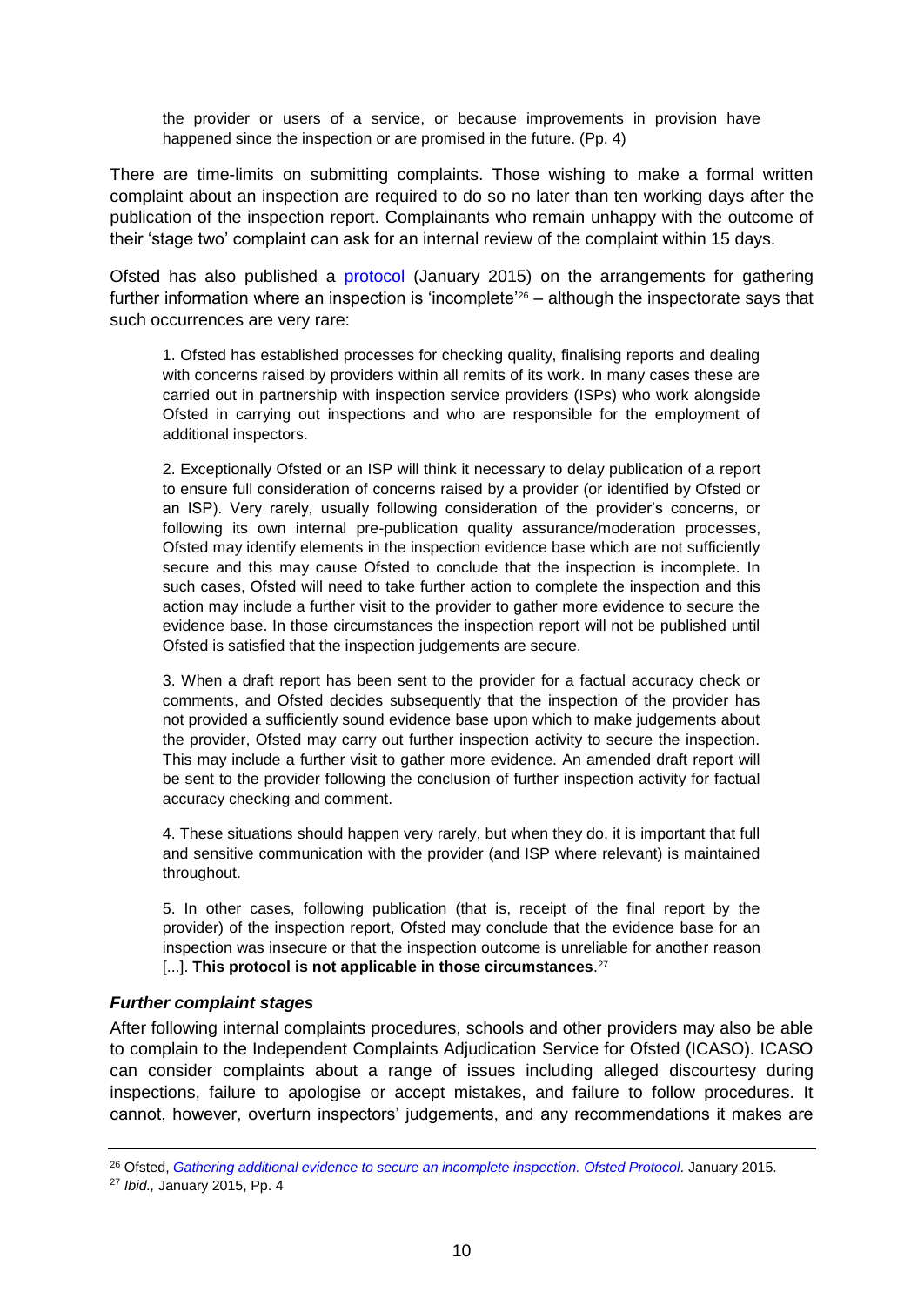not binding on Ofsted, although the inspectorate must publicly state any reasons for refusing to comply. ICASO publishes annual reports on its role – the latest [report,](http://www.cedr.com/docslib/ICASO_Annual_Report_2013.pdf) for 2013, was published in July 2014.

If the complainant is still unhappy with the outcome of a complaint to ICASO, they may be able to ask the [Parliamentary and Health Service Ombudsman](http://www.ombudsman.org.uk/) to look at the issue. The Ombudsman is only able to look at administrative process and, like ICASO, is unable to overturn an Ofsted judgement.

# <span id="page-10-0"></span>**1.3 Does inspection drive school improvement?**

According to the School Inspection Handbook, Ofsted inspection promotes improvement because it:

- Raises expectations by setting the standards of performance and effectiveness expected of schools
- Provides a sharp challenge and the impetus to act where improvement is needed
- Clearly identifies strengths and weaknesses
- Recommends specific priorities for improvement for the school and, when appropriate, checks on and promotes subsequent progress
- Promotes rigour in the way that schools evaluate their own performance, thereby enhancing their capacity to improve
- Monitors the progress and performance of schools that are not yet good, and challenges and supports senior leaders, staff and those responsible for governance.<sup>28</sup>

In its annual report for 2013/14, Ofsted cited international research which, it says, testifies that inspection can make a "real difference" to schools and other providers.<sup>29</sup>

In March 2014, the centre-right think tank Policy Exchange published a critical report on Ofsted, [Watching the Watchmen. The Future of School Inspections in England.](http://www.policyexchange.org.uk/publications/category/item/watching-the-watchmen-the-future-of-school-inspections-in-england)<sup>30</sup> Its main conclusions and recommendations included:

- That an independent inspectorate continued to be needed
- Ofsted had been highly successful in many ways in its core mission of bringing about school improvement, but needed to become leaner and respond to concerns raised by schools about the quality and accuracy of inspections
- Ofsted regulation should become more 'data-driven' but that currently there were some concerns about the way Ofsted uses data, and inaccuracies.
- Stronger schools should "lead more" with their self-evaluation, while weaker schools should be subject to more tailored inspections.

<sup>28</sup> Ofsted, *[School Inspection Handbook,](https://www.gov.uk/government/uploads/system/uploads/attachment_data/file/391531/School_inspection_handbook.pdf)* January 2015, Pp 4-5

 $^{29}$  Nelson, M., and Ehren, R., 'Review and synthesis of evidence on the (mechanisms of) impact of school inspections', schoolinspections.eu/ study funded by the European Commission Lifelong Learning Programme.

<sup>30</sup> Waldegrave, H., and Simons, J., *[Watching the Watchmen. The Future of School Inspections in England](http://www.policyexchange.org.uk/images/publications/watching%20the%20watchmen.pdf)*. 17 March 2014.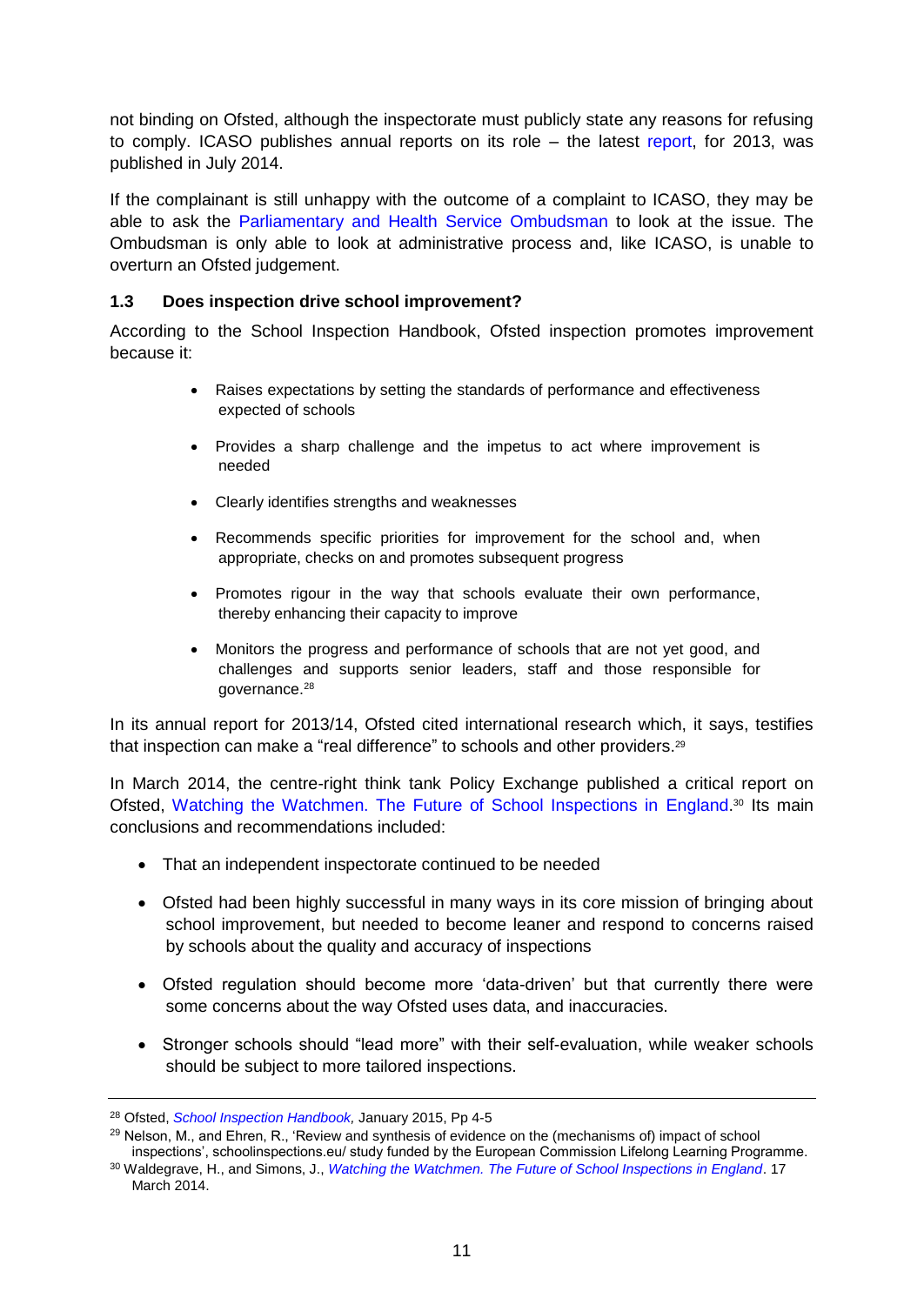- Rather than the current Section 5 routine inspections, schools should be subject to two-stage inspection procedure – a data-driven 'Short Inspection' should take place once every two years, with one inspector visiting the school for one day only. The purpose would be to validate (or otherwise) the school's own self-assessment. Schools graded 'good' or 'outstanding' would face no further action; schools not falling into these categories would be subject to a more detailed 'Tailored Inspection'.
- The abolition of lesson observations during routine inspections
- Respondents were concerned about the unintended impacts before and after Ofsted inspections – e.g., on stress levels of school staff, expensive and time-consuming planning and 'practising for' inspections.
- Either the abolition of additional inspectors (AIs), or bringing their management and employment in-house.

Some of Policy Exchange's recommendations have since either been taken forward by Ofsted or are currently being consulted on (see Section 1.4 below).

There have been many calls for reform of the current Ofsted inspection regime from the main teaching unions. The Association of Teachers and Lecturers (ATL) has argued that inspection, as it currently stands, does not promote school improvement:

Even assuming Ofsted is entirely impartial and reliable in its inspection outcomes, ATL is adamant its punitive model is incompatible with the professional autonomy teachers need. "A centralised, top-down system of inspection takes away from teachers the scope and confidence to make professional decisions," says Dr Bousted.

"I would say that Ofsted, far from being a force for school improvement, is keeping standards down. Evidence shows punitive accountability regimes bring up the lowest performers to an acceptable standard, but they always limit high performers. Unless teachers are very confident about what they're doing, they're not going to open themselves up to being outside the pale. They're not prepared to take risks and this limits innovation."<sup>31</sup>

Prof Peter Tymms and Karen Jones of the University of Durham have called for more research into the impact of Ofsted inspection on school improvement.<sup>32</sup>

The European Commission has recently funded a comparative project on school inspection regimes in member states. The summary report of the project's findings suggests that in England, schools subjected to 'close monitoring' experienced increased levels of school improvement in the first two years as compared to schools subject to routine monitoring only. However, the researchers concluded:

[T]he fact that change in the monitored schools seems to last two years and seems to be implemented in a high pressure/low trust environment raises the question of whether these changes are long-lasting and sustainable.<sup>33</sup>

<sup>31</sup> 'Ofsted: not fit for purpose. Why England's inspection regime needs a radical overhaul and ATL's vision of what it should look like' *in* [Report](http://www.atl.org.uk/Images/atl-report-april-2014.pdf) magazine, April 2014. Pps 10-12. See also: NUT's [response](http://www.teachers.org.uk/node/22944) to Ofsted's October 2014 consultation.

<sup>32</sup> Jones, K.L. & Tymms, P.B. *Ofsted's role in promoting school improvement: The mechanisms of the school inspection system in England*. Oxford Review of Education 40(3): 315-330, 2014

<sup>33</sup> Ehren, M., *et al*., *[Impact of School Inspections on Teaching and Learning \(ISI-TL\). Summary final results](http://schoolinspections.eu/impact/final-results-entire-project-after-three-years/)  [entire project after three years,](http://schoolinspections.eu/impact/final-results-entire-project-after-three-years/)* July 2014.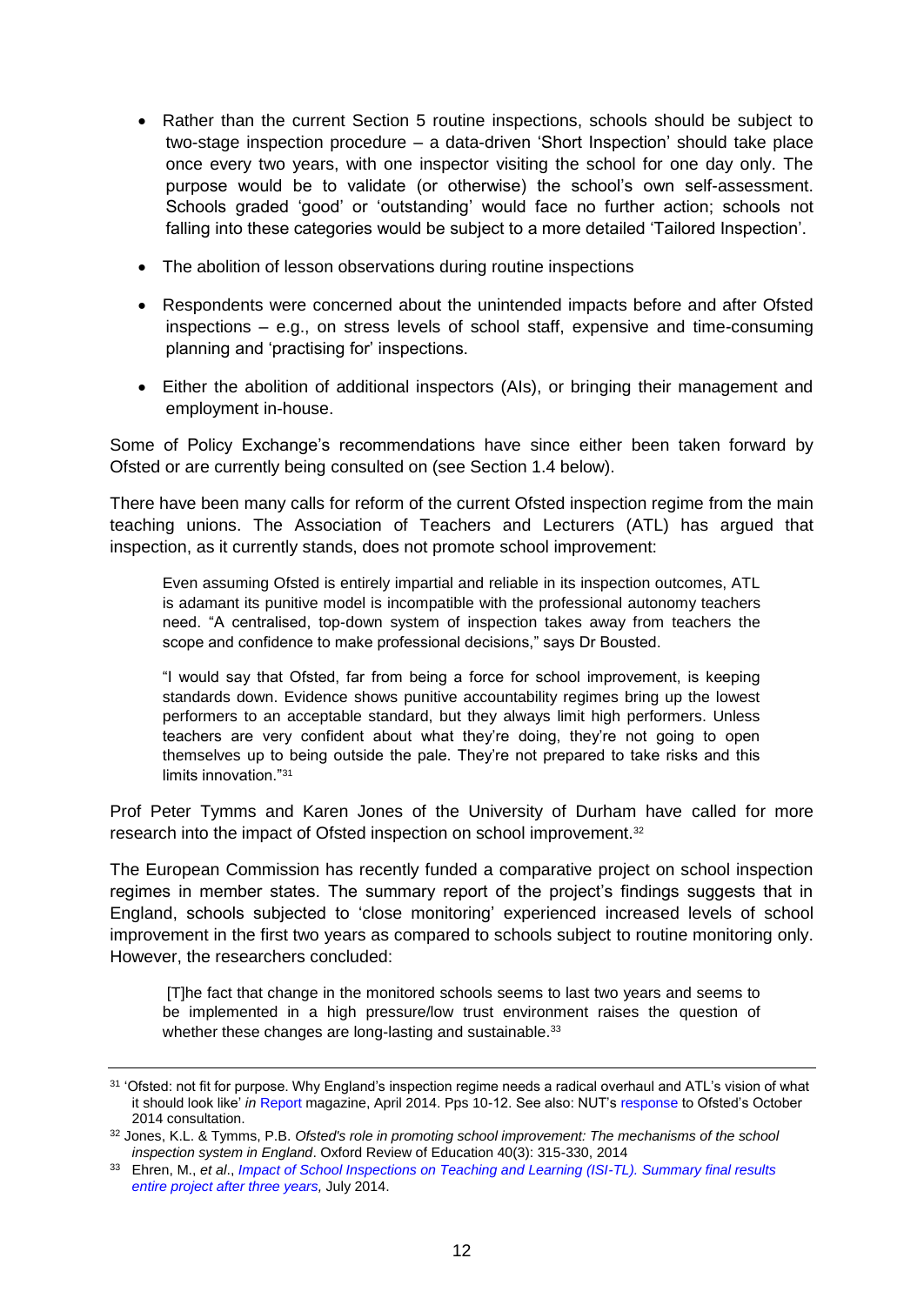# <span id="page-12-0"></span>**1.4 Current issues**

# <span id="page-12-1"></span>*October 2014 proposals to reform inspection framework*

On 9 October 2014, Ofsted launched a [consultation](https://www.gov.uk/government/consultations/better-inspection-for-all) on proposed major changes to the inspection framework for schools, FE and skills providers, and early years' settings.<sup>34</sup> This proposed:

- Creating a common inspection framework for: maintained and academy schools, registered early years' providers, FE and skills providers, and non-association independent schools. The same judgements would apply in each of these settings.
- Shorter inspections for state schools and FE and skills providers judged 'good' at their previous inspection. These would happen approximately every three years and would focus on whether a provider had maintained their effectiveness.
- Non-maintained independent schools will be inspected within three years.

Ofsted also proposes that inspections will focus more closely on:

- Safeguarding
- Suitability and breadth of the curriculum.
- Preparation for life and work in Britain, including personal development, behaviour and welfare.

The consultation closed on 5 December 2014. On 2 February 2015, Ofsted published its [report](https://www.gov.uk/government/uploads/system/uploads/attachment_data/file/400625/Better_inspection_for_all_consultation_response_FINAL_2_.pdf)<sup>35</sup> on the consultation responses, indicating it intended to press ahead with the following changes, which would be introduced from September 2015:

- The new common inspection framework for early years providers, maintained and academy schools, non-association independent schools, and further education and skills providers. This would be piloted during the Spring 2015 term.
- Shorter, more proportionate inspections for providers judged 'good' at their last inspection. Instead of a full re-inspection every three to five years, such providers would normally have a short inspection every three years. This will not be a 'mini full inspection' but will instead look at whether qualty has been sustained.
- Non-association independent schools will all be inspected within three years.
- Introduce new judgements on 'quality of teaching, learning and assessment', 'personal development, behaviour and welfare', 'effectiveness of leadership and management' (including reporting on the curriculum) and 'outcomes for children and learners'.

Ofsted says, however, that it has no current plans to proceed with the following:

- Unannounced routine inspections
- Reinstating routine inspections of schools judged 'outstanding' at their last inspection.

<sup>34</sup> Ofsted, *[Better inspection for all –](https://www.gov.uk/government/consultations/better-inspection-for-all) consultation document.* 9 October 2014.

<sup>35</sup> Ofsted, *[Better inspection for all. A report on the consultation responses.](https://www.gov.uk/government/uploads/system/uploads/attachment_data/file/400625/Better_inspection_for_all_consultation_response_FINAL_2_.pdf)* 3 February 2015.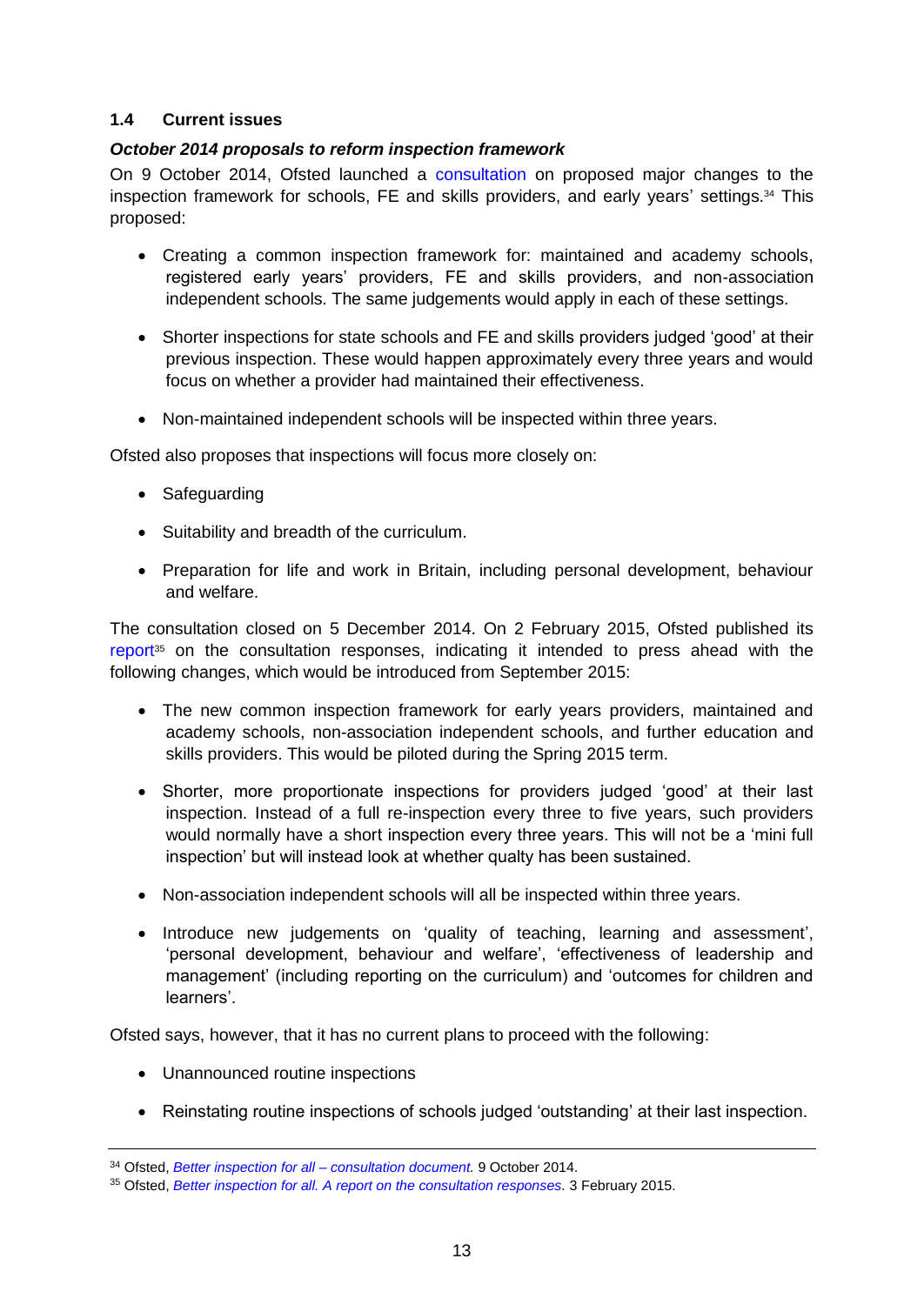#### <span id="page-13-0"></span>*Norfolk schools: allegations of advanced warning of inspections*

In August 2014, the *Observer* newspaper published an article alleging that three Norfolk schools connected to the Inspiration Trust academy chain had been given advanced warning of school inspections.<sup>36</sup> The Inspiration Trust's Chief Executive is Dame Rachel de Souza, who was also executive head at two of the schools, as well as a part-time inspector with Ofsted.

In response to the allegations, Ofsted appointed Sir Robin Bosher, National Director for Quality and Inspection Training to undertake a review of the case. Ofsted published the findings of Sir Robin's review on 23 September 2014.<sup>37</sup> The report's main finding was that there was "no evidence to substantiate the allegations that the three schools in question had improperly received prior notification of the dates of their Ofsted inspections in order to put them at an unfair advantage."<sup>38</sup> However, there had been a lapse of information-sharing procedures that meant that the Governors at one of the schools, as well as Ms. De Souza, were mistakenly given sight of an inspection schedule that included the planned date of inspection at that school.

On 19 October 2014, the Observer published a further story, alleging that it had seen new email evidence of advance notice of inspections.<sup>39</sup> A note on the Observer website says that the article is the subject of a legal complaint made on behalf of Rachel De Souza and the Inspiration Trust.

Subsequently, Ofsted appointed education lawyer Julian Gizzi to undertake further review of the evidence and his subsequent [report](https://www.gov.uk/government/publications/review-of-alleged-inspection-irregularities-at-three-norfolk-academies-dac-beachcroft-llp) was published on 28 January 2015.<sup>40</sup> In response to his terms of reference, he concluded:

201.1 that the manner in which Sir Robin Bosher carried out his investigation was, overall, appropriate, although I am not convinced that this conclusion is necessarily obvious from a reading of Sir Robin's report alone;

201.2 that, subject to my observations in paragraphs 95.2 and 95.4, the conclusions which Sir Robin reached were reasonable;

201.3 that there are no other matters connected with Sir Robin's investigation which should be drawn to the attention of Her Majesty's Chief Inspector;

201.4 that the evidence presented to Ofsted since Sir Robin completed his investigation, together with the other evidence available to Ofsted, does not demonstrate, on the balance of probabilities, that Ormiston Victory Academy, The Thetford Academy or Great Yarmouth Primary Academy were given advance notice of their inspection dates, beyond the requisite half day's notice.<sup>41</sup>

<sup>41</sup> *Ibid.,* Pp. 51

<sup>36</sup> [Academies run by 'superhead' received advance notice of Ofsted checks,](http://www.theguardian.com/education/2014/oct/18/emails-academies-ofsted-inspectors-rachel-de-souza) in *The Observer* [online]*,* 17 August 2014.

<sup>37</sup> Ofsted, *[Report to Her Majesty's Chief Inspector following an investigation into allegations of inspection](http://webarchive.nationalarchives.gov.uk/20141124154759/http:/www.ofsted.gov.uk/resources/report-her-majestys-chief-inspector-following-investigation-allegations-of-inspection-irregularities)  [irregularities in three Norfolk schools,](http://webarchive.nationalarchives.gov.uk/20141124154759/http:/www.ofsted.gov.uk/resources/report-her-majestys-chief-inspector-following-investigation-allegations-of-inspection-irregularities)* 23 September 2014.

<sup>38</sup> *Ibid.,* Pp. 1

<sup>39</sup> ['Emails expose how superhead's schools knew Ofsted inspectors were coming'](http://www.theguardian.com/education/2014/oct/18/emails-academies-ofsted-inspectors-rachel-de-souza) in *The Observer* [online], 18 October 2014.

<sup>40</sup> DAC Beechcroft/ Julian Gizzi, *[Alleged inspection irregularities at three Norfolk academies.](https://www.gov.uk/government/uploads/system/uploads/attachment_data/file/398260/Alleged_inspection_irregularities_at_three_Norfolk_academies_A_review_by_Julian_Gizzi.pdf)* January 2015.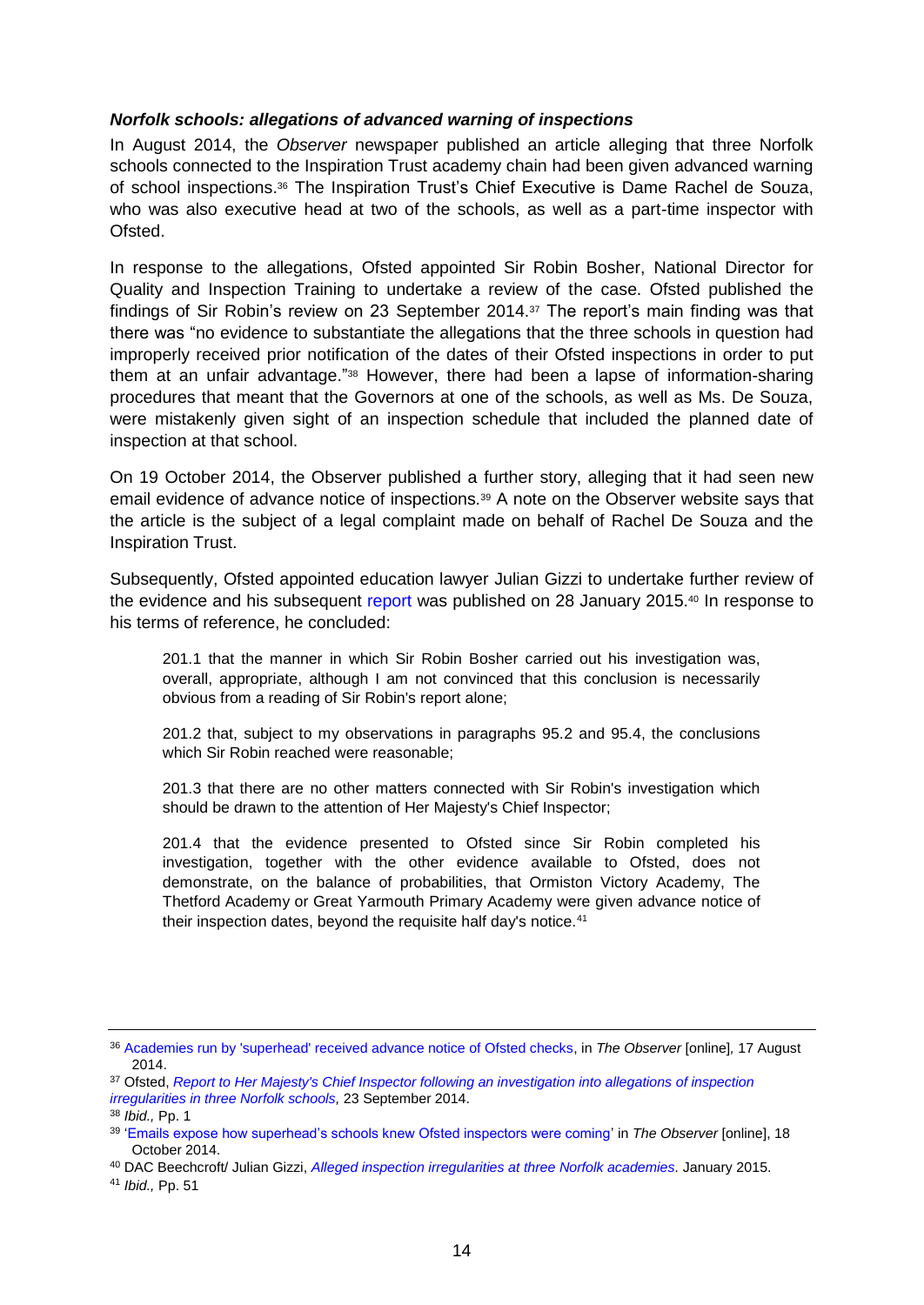# <span id="page-14-0"></span>*Ofsted after 'Trojan Horse'*

In spring 2014, press reports began to emerge alleging that a number of schools in Birmingham were being targeted by Islamic fundamentalists.<sup>42</sup> The schools were a mixture of academies and maintained schools. Ofsted conducted inspections at 21 schools, and by July 2014 it had published all the resulting inspection reports.

In April 2014, the DfE appointed Sir Peter Clark to investigate the Trojan Horse issue; his [report](https://www.gov.uk/government/uploads/system/uploads/attachment_data/file/340526/HC_576_accessible_-.pdf) was published in July 2014 and concluded that there was "clear evidence that there [were] a number of people, associated with each other and in positions of influence in schools and governing bodies, who espouse[d], endorse[d] or fail[ed] to challenge extremist views." <sup>43</sup> Birmingham City Council also undertook its own inquiry into the allegations.

In the wake of Trojan Horse, the Government has made changes to the independent school standards which academies and free schools, as well as registered fee-paying schools, are required to adhere to. The changes were designed to ensure that schools were promoting pupils' social, moral, spiritual and cultural (SMSC) development, and were promoting equality and fundamental British values. Section 3.2 of the Library note on *Sex and Relationship Education in Schools*, [SN/SP/6103,](http://www.parliament.uk/briefing-papers/SN06103/sex-and-relationship-education-in-schools) provides further background information on these changes.

In parallel, Ofsted has made changes to its inspection framework and guidance, to ensure that schools were assessed on how well they were discharging their duties in this regard. In July 2014, Ofsted published revised guidance for the inspection of maintained schools and academies, which came into effect in September 2014. An Ofsted website [article](http://www.ofsted.gov.uk/news/revised-guidance-for-inspections-of-maintained-schools-and-academies) summarised the changes:

- While there is no fundamental change to inspection methodology, inspectors will from September 2014:
	- $\circ$  make graded judgements for early years and sixth form provision, following our consultation earlier this year;
	- $\circ$  no longer record on evidence forms a grade on the quality of teaching for individual lesson observations;
	- $\circ$  pay even greater attention to a school's curriculum to ensure that it is appropriately broad and balanced to help prepare young people for life in modern Britain.<sup>44</sup>

In September 2014, Ofsted [announced](http://www.ofsted.gov.uk/news/ofsted-begins-series-of-no-notice-school-inspections-0) a series of no-notice school inspections, following the 'Trojan Horse' allegations:

HM Inspectors are mounting a wave of no notice inspections of schools across every region in England, Ofsted announced today.

Around 40 schools up and down the country have been selected for the two-day unannounced inspections during a two-week window in September, under powers already available to the inspectorate.

<sup>&</sup>lt;sup>42</sup> ['Revealed: Islamist plot dubbed 'Trojan Horse' to replace teachers](http://www.dailymail.co.uk/news/article-2575759/Revealed-Islamist-plot-dubbed-Trojan-Horse-string-schools-Birmingham-self-styled-Jihad.html) in Birmingham schools with radicals' in the Daily Mail 7 Mar 2014

<sup>43</sup> Clark, Peter. *[Report into allegations concerning Birmingham schools arising from the 'Trojan Horse' letter](https://www.gov.uk/government/uploads/system/uploads/attachment_data/file/340526/HC_576_accessible_-.pdf)*, July 2014, HC 576, Pp. 12

<sup>44</sup> Ofsted, *[Revised guidance for inspections of maintained schools and academies](http://www.ofsted.gov.uk/news/revised-guidance-for-inspections-of-maintained-schools-and-academies)*, 31 July 2014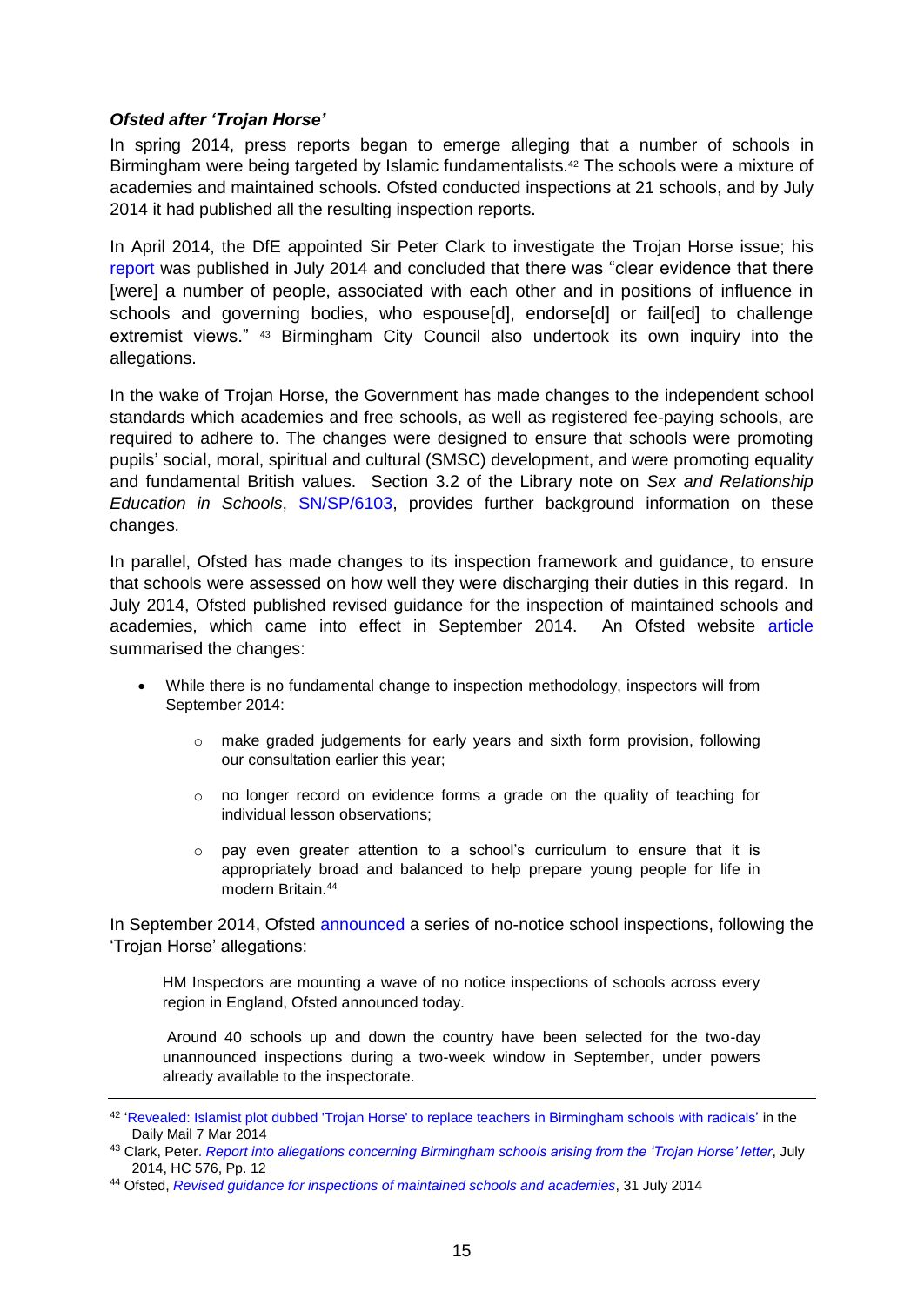Following recent events in some Birmingham schools, Chief Inspector Sir Michael Wilshaw agreed to examine the feasibility of moving to a system of inspecting all schools without notice, rather than the half-day notice that the majority of schools currently receive.

In the meantime, he has instructed Ofsted's Regional Directors to make wider use of existing powers to conduct no notice inspections of schools where there are concerns about:

- rapidly declining standards
- safeguarding, including a decline in the standards of pupils' behaviour and the ability of staff to maintain discipline
- standards of leadership or governance, or
- the breadth and balance of the curriculum (including where the statutory requirement to publish information to parents is not met)

Many of the schools selected for these inspections over the coming days were already scheduled to undergo 'section 5' inspections this term. However, others will be schools that weren't due for inspection but where Ofsted has become aware of concerns.<sup>45</sup>

Some of the resulting reports criticised particular schools – including certain schools with Christian and Jewish designations– of failing to teach adequately about life in multi-cultural and multi-faith Britain. Press articles have cited parental criticism of the judgements, on the grounds that the inspection findings had been motivated by 'political correctness'.<sup>46</sup>

In a speech at the Association of School and College Leaders annual conference on 20 March 2015, Ofsted's National Director for Schools, Sean Harford, said that inspecting British values had "made life difficult" for the inspectorate. He continued:

Nevertheless, we are not shirking this responsibility. It is one of the most important things we are doing. I say this because schools, particularly those in mono-cultural areas, are on the frontline of ensuring that our society doesn't become fragmented and divided. We have all seen in recent months what can happen when this frontline is breached.

All our schools, whether secular or of faith, have a huge responsibility for teaching children and young people about the society in which they live and for promoting understanding, tolerance and respect for others […].

Our inspectors have had to go into schools serving predominantly Muslim communities in Birmingham and Tower Hamlets, Jewish schools in Hackney, and Christian schools in the north east and say some uncomfortable things about how these institutions were failing to prepare their pupils for life in modern Britain. This has been a tough call. But it is absolutely essential, for the reasons I have already mentioned, that we apply the same principles and inspect by the same standards in every school in every part of the country.

Challenging intolerance – in all its forms – is the right thing for all schools to be doing.

<sup>45</sup> Ofsted press notice, ['Ofsted begins series of no-notice school inspections'](https://www.gov.uk/government/news/ofsted-begins-series-of-no-notice-school-inspections). 15 September 2014.

<sup>46</sup> See e.g., ['School marked down by Ofsted for being 'too white''](http://www.telegraph.co.uk/education/educationnews/11240700/School-marked-down-by-Ofsted-for-being-too-white.html), in *The Telegraph* [online], 19 November 2014; ['Christian school 'downgraded for failing to invite an imam to lead assembly''](http://www.telegraph.co.uk/news/religion/11173102/Christian-school-downgraded-for-failing-to-invite-an-imam-to-lead-assembly.html) in *The Telegraph* [online], 19 October 2014.